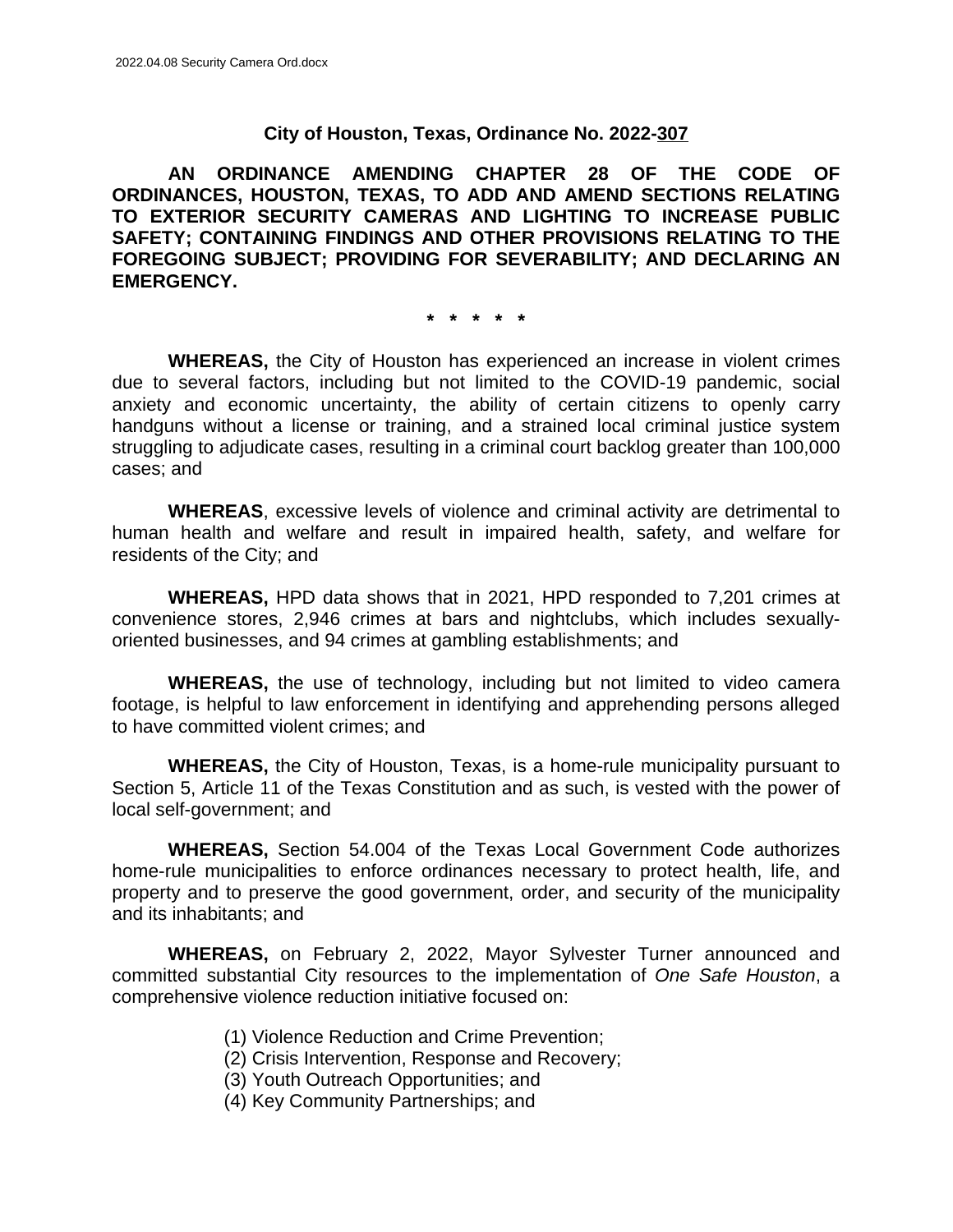**WHEREAS,** as a component of *One Safe Houston*, the Administration requested that the City of Houston Legal Department, in consultation with HPD, craft an ordinance to require that bars, nightclubs, sexually-oriented businesses, convenience stores, and game rooms install exterior security cameras; and

**WHEREAS,** the Code of Ordinances, Houston, Texas, (the "Code") does not currently require that owners and operators of convenience stores provide a surveillance camera with a view of the exterior of the convenience store or provide exterior lighting that illuminates the publicly accessible areas of the convenience store; and

**WHEREAS**, in 2021, numerous convenience stores in Houston were the sites of repeat offenses of violent crime, including individual convenience stores that were the sites of up to 7 separate incidents of aggravated assault; and

**WHEREAS,** a 2019 study on the relationship between the availability of street lighting in New York City urban housing developments and crime rates conducted by the University of Chicago's "Crime Lab," in cooperation with the New York City Police Department, found that lighting can reduce nighttime crime in urban areas by up to approximately 36 percent; and

**WHEREAS,** City Council finds that because the aforementioned businesses and surrounding areas can become targets of opportunity for theft and violent crimes, imposing an exterior security camera requirement and lighting requirements for these businesses will protect the public health, safety and welfare of the City by increasing security for patrons and employees; **NOW THEREFORE**

# **BE IT ORDAINED BY THE CITY COUNCIL OF THE CITY OF HOUSTON, TEXAS:**

**Section 1.** That the findings contained in the preamble of this Ordinance are

determined to be true and correct and are hereby adopted as part of this Ordinance.

**Section 2.** That Chapter 28 of the Code of Ordinances, Houston, Texas, is

hereby amended by adding a new Article XXI that reads as follows:

# "**ARTICLE XXI. EXTERIOR SECURITY CAMERAS**

### **Sec. 28-671. Businesses covered.**

The following types of businesses shall be subject to the requirements of this article: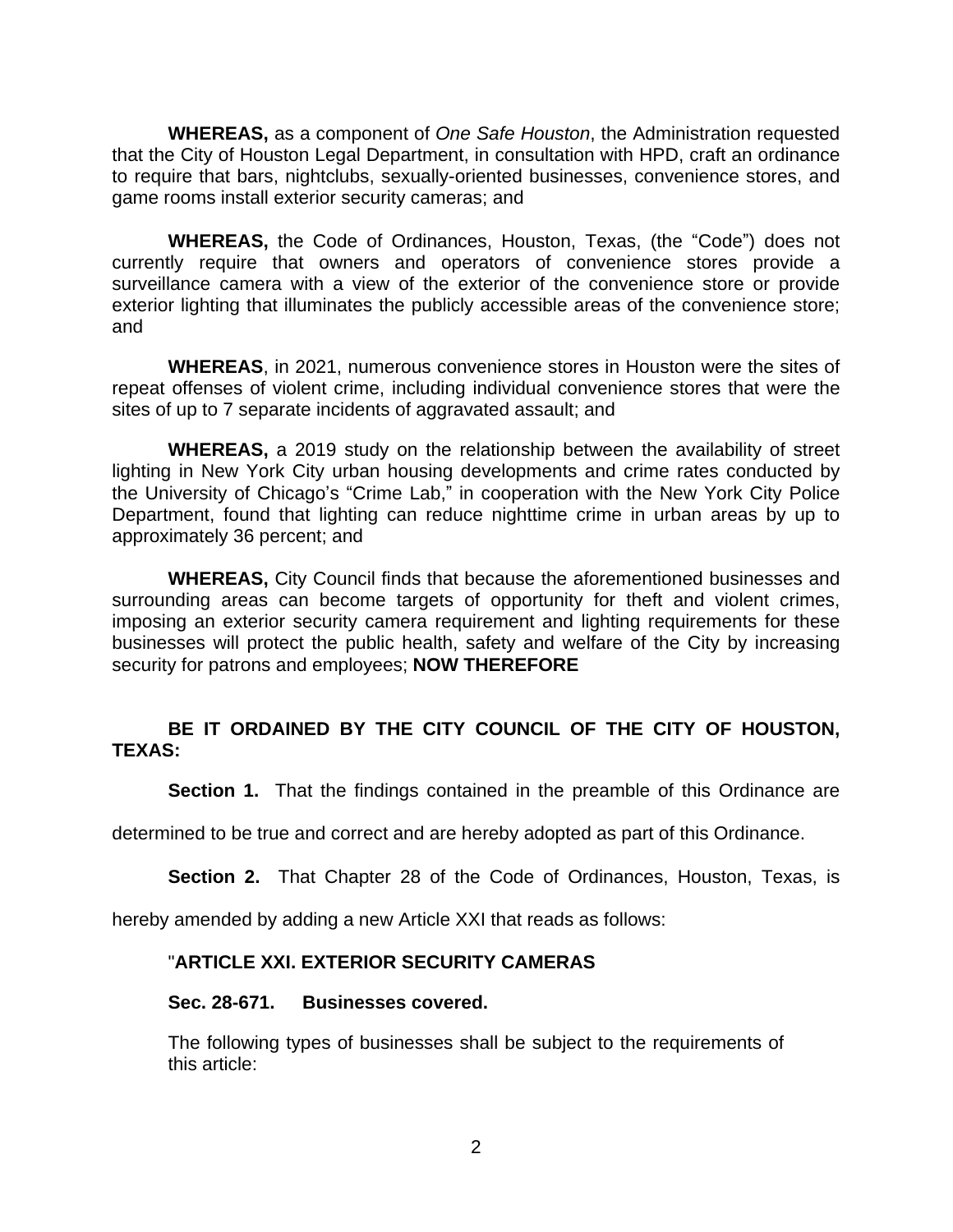- (1) Nightclubs and bars, as defined in section 21-17 of this Code.
- (2) Sexually oriented businesses, which shall mean those businesses listed in the definition for *enterprise* in section 28-121 of this Code.
- (3) Convenience stores, as defined in section 28-401 of this Code.
- (4) Game rooms, as defined in section 5-161 of this Code.

# **Sec. 28-672. Camera required.**

- (a) A business subject to the requirements of this article shall have digital high-resolution surveillance cameras sufficient to provide an overall view from the exterior of the building to the property line and each camera shall be placed in consultation with HPD. Each camera shall display the date and time of the recording. The camera must be capable of providing a digital image with a minimum resolution of two megapixels, a minimum aspect ratio of 1920 horizontal pixels by 1080 vertical pixels, and a minimum frame rate of 30 frames per second. The camera shall have Wide Dynamic Range capabilities. The camera shall be capable of exporting video footage in a non-proprietary MPEG-4 format.
- (b) Each camera shall be maintained in proper working order at all times. Each camera shall be operating at all times, including hours when the facility is not open for business.
- (c) The owner shall, within 72 hours of a request, provide digital color video footage in connection with crime investigations to the police department.
- (d) The owner or operator shall maintain a library of the recorded digital footage for not less than 30 days.
- (e) A business subject to the requirements of this article shall have posted at all public exits and entrances signs or decals indicating that surveillance cameras are in use.

### **Sec. 28-673. Violation.**

Any failure to comply with any applicable provision of this article shall be an offense punishable as provided in section 1-6 of this Code. The police chief and the director of the department of administration and regulatory affairs shall be authorized to enforce the provisions of this article."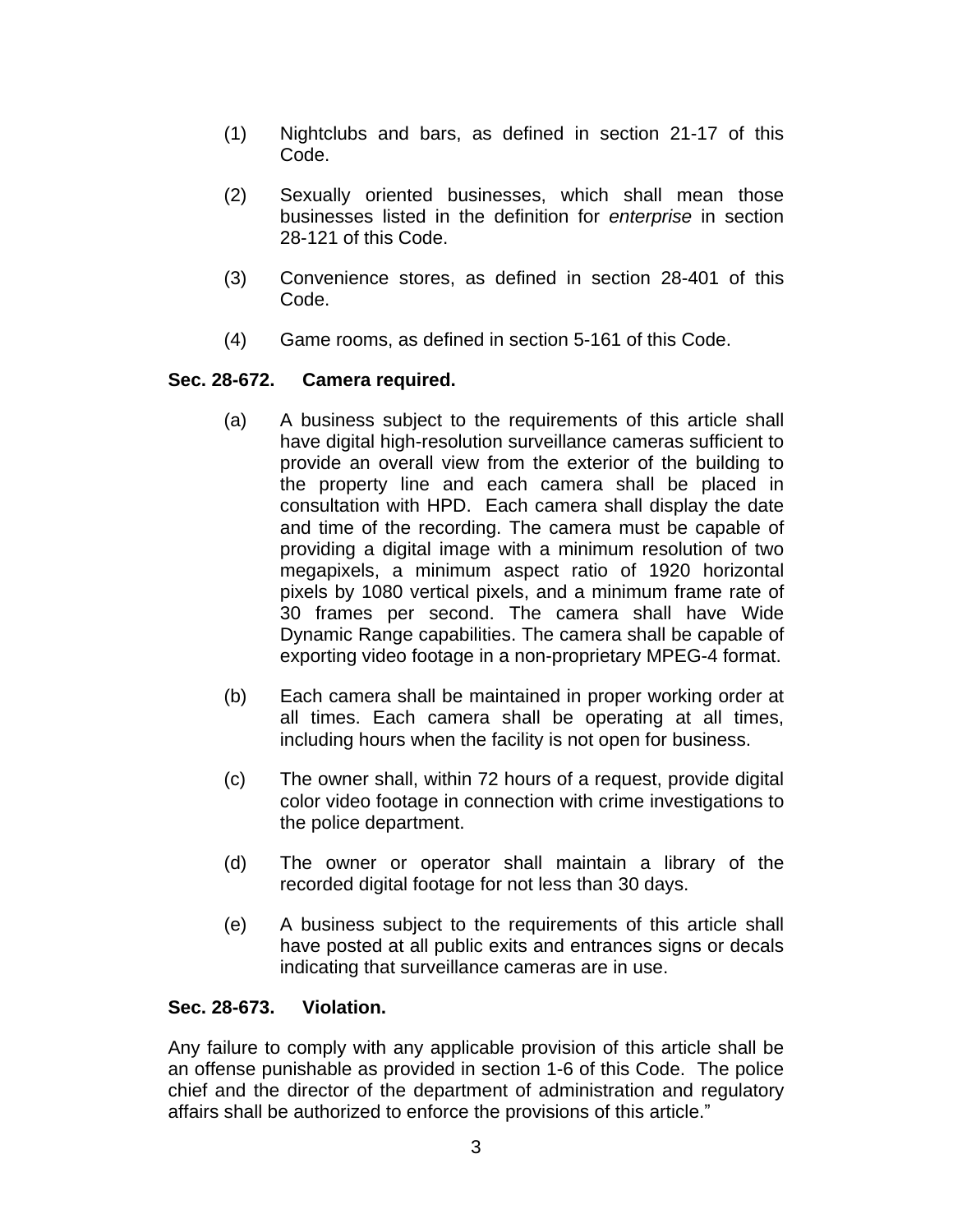**Section 3.** That Article XIII of Chapter 28 of the Code of Ordinances, Houston,

Texas, is hereby amended by adding a new Section 28-411 that reads as follows:

### "**Sec. 28-411. Exterior lighting.**

A convenience store shall be equipped with exterior lighting fixtures of sufficient intensity to illuminate every place to which customers are permitted access, including, without limitation, the exterior of the main building, storefront entrances, parking areas, and fuel pump islands, at an illumination of not less than six foot-candles (65 lux) as measured at five feet above the ground level. Exterior lighting must not be directed to illuminate a neighboring residential property. Exterior lighting must be turned on daily between sunset and sunrise."

**Section 4.** That, notwithstanding the effective date set forth below, the Police Chief and other officials responsible for administering this Ordinance shall, soon as practicable following the passage and approval of this Ordinance, commence actions required to implement this Ordinance upon its effective date.

**Section 5.** That, as the state of the video camera technology develops, the Chief of Police or his designee shall undertake periodic assessment of changes in these technologies and may recommend updates to the provisions adopted in this ordinance to City Council as appropriate.

**Section 6.** That the City Attorney is hereby authorized to direct the publisher of the Code of Ordinances, Houston, Texas, (the "Code") to make such nonsubstantive changes to the Code as are necessary to conform to the provisions adopted in this Ordinance, and also to make such changes to the provisions adopted in this Ordinance to conform them to the provisions and conventions of the published Code.

**Section 7.** That, if any provision, section, subsection, sentence, clause, or phrase of this Ordinance, or the application of same to any person or set of circumstances, is for any reason held to be unconstitutional, void or invalid, the validity